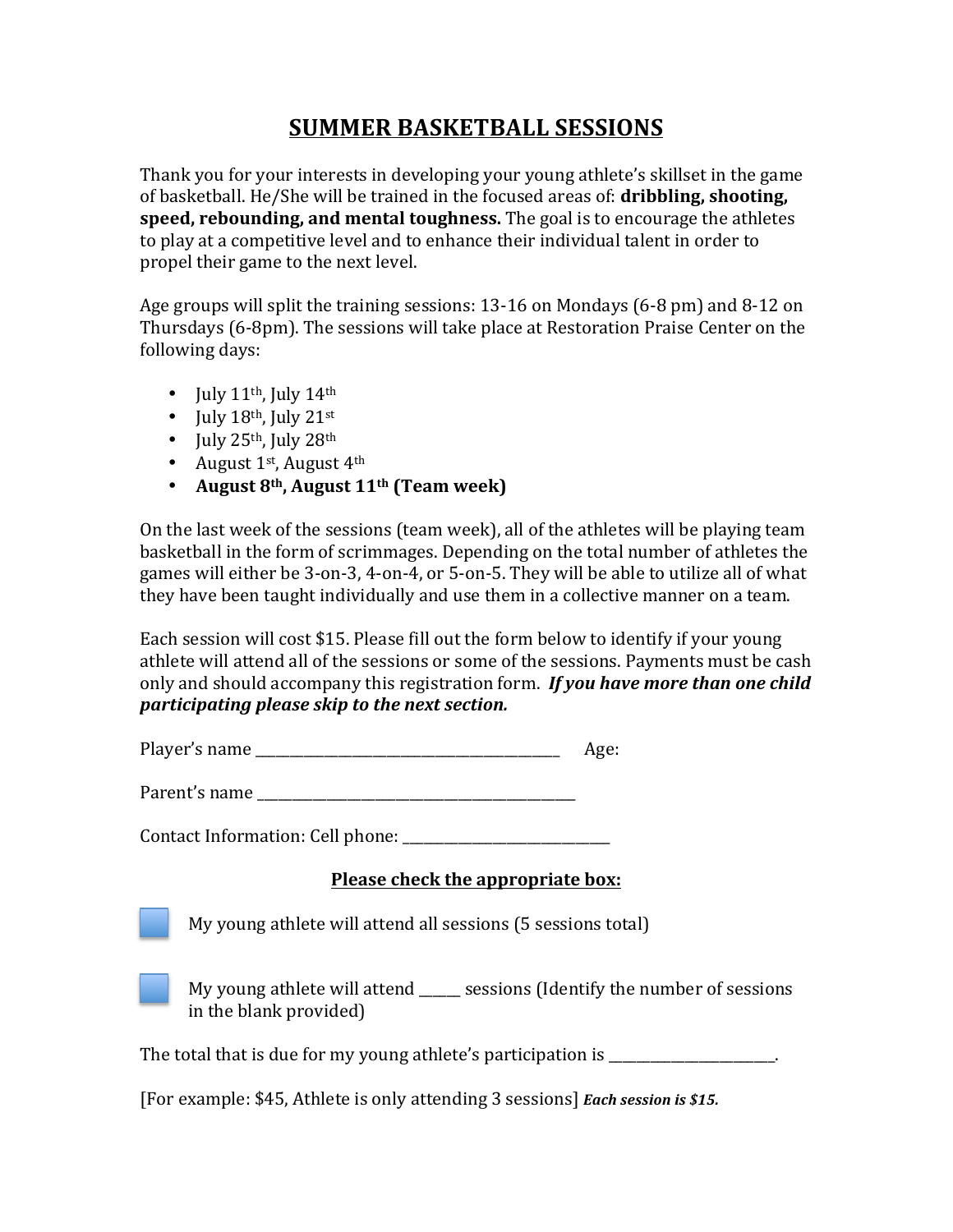## **MULTIPLE ATHLETES**

If you have more than one child participating in the summer sessions, please provide the following information:

|                                                                                                        | Age: |  |
|--------------------------------------------------------------------------------------------------------|------|--|
|                                                                                                        | Age: |  |
|                                                                                                        | Age: |  |
|                                                                                                        | Age: |  |
|                                                                                                        |      |  |
|                                                                                                        |      |  |
| Please check the appropriate box:                                                                      |      |  |
| My young athletes will attend all sessions (5 sessions total)                                          |      |  |
| My young athlete will attend _____ sessions (Identify the number of sessions<br>in the blank provided) |      |  |
| I have ___________ (number of) athletes attending the sessions.                                        |      |  |

The total that is due for my young athletes participation is \_\_\_\_\_\_\_\_\_\_\_\_\_\_\_\_\_\_\_ [For example: \$150, My 2 athletes are attending all of the sessions] *Each session is* \$15.